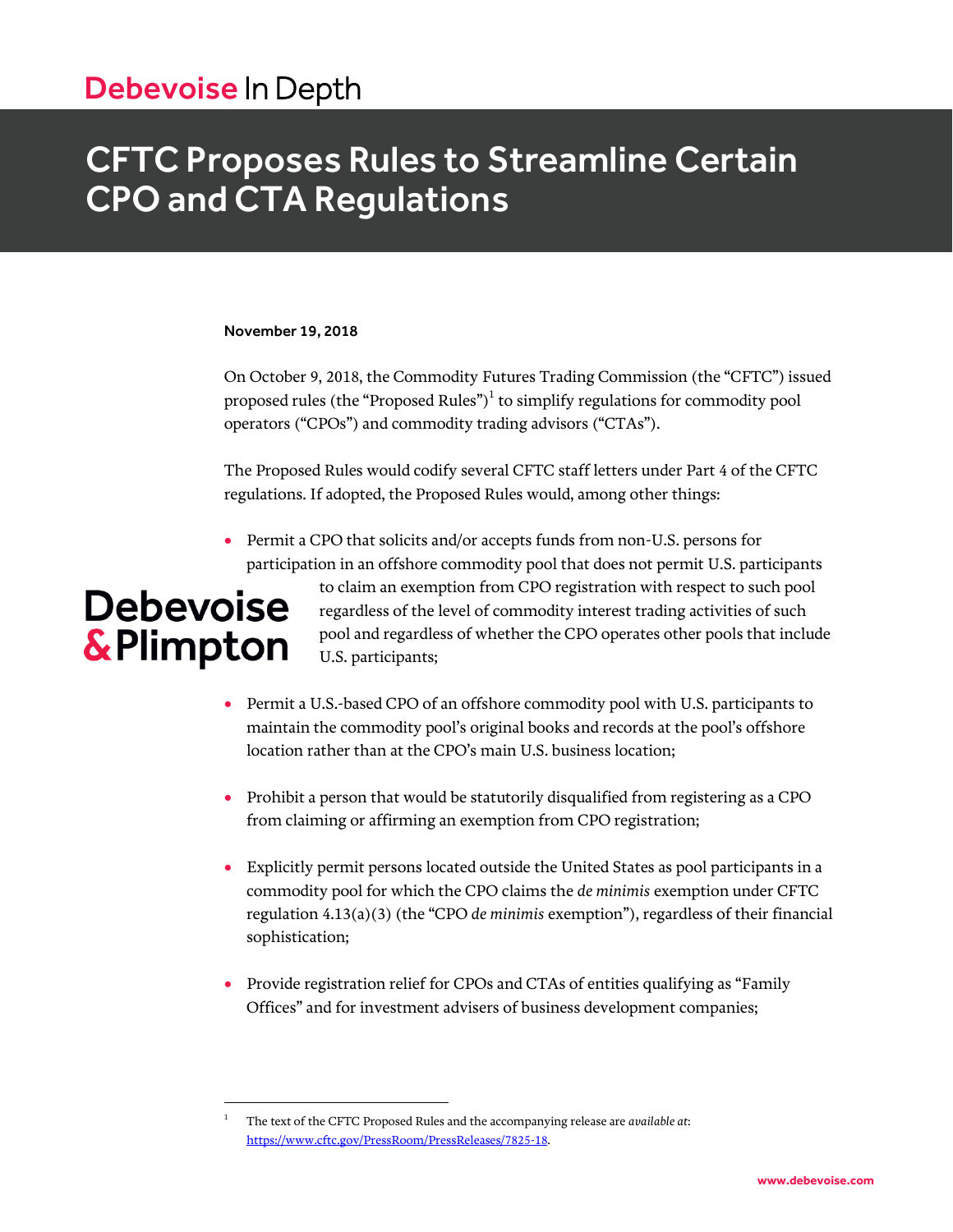- Permit a qualifying CPO to engage in general solicitation in its pool offerings, as contemplated by the Jumpstart Our Business Start-ups Act of 2012 (the "JOBS Act"); and
- Relieve certain CPOs and CTAs of the requirement to file Forms CPO-PQR and CTA-PR.

Comments on the Proposed Rules are due by December 17, 2018.

### Relief for a CPO Operating in Multiple Jurisdictions

### Background

CFTC regulation  $3.10(c)(3)$  grants an exemption from registration to a person located outside the United States that engages in the activity of a CPO in connection with any commodity interest transaction "only on behalf of persons located outside the United States, its territories or possessions" (subject to certain conditions). However, such exemption is not currently available where the CPO engages in such activities on behalf of any U.S. person, even if such U.S. person is in a separate pool from the non-U.S. pool participants.

CFTC Staff Advisory 18-96 permits a qualifying registered CPO operating offshore commodity pools to claim relief from certain disclosure, reporting and recordkeeping requirements with regard to its offshore commodity pools, subject to certain conditions. Advisory 18-96 also permits a qualifying registered CPO, as an alternative, to claim relief solely from the books and records location requirement in CFTC regulation 4.23, allowing such CPO to maintain its offshore pool's original books and records at the pool's offshore location, subject to certain conditions.

### Proposed Amendments

 $\overline{a}$ 

The Proposed Rules would provide relief to certain CPOs that do not currently qualify for the relief provided by CFTC regulation 3.10(c)(3)<sup>2</sup> by adding a new exemption from CPO registration and would expand and incorporate both types of relief provided by Advisory 18-96 into Part 4 of the CFTC regulations.

 First, the Proposed Rules would amend CFTC regulation 4.13 to permit a CPO (including a U.S.-based CPO) that operates one or more pools with U.S. participants and also operates one or more offshore pools for which funds are solicited and/or

<sup>2</sup> The Proposed Rules would not amend or replace CFTC regulation 3.10(c)(3), which would continue to be available to a qualifying foreign CPO that complies with its requirements.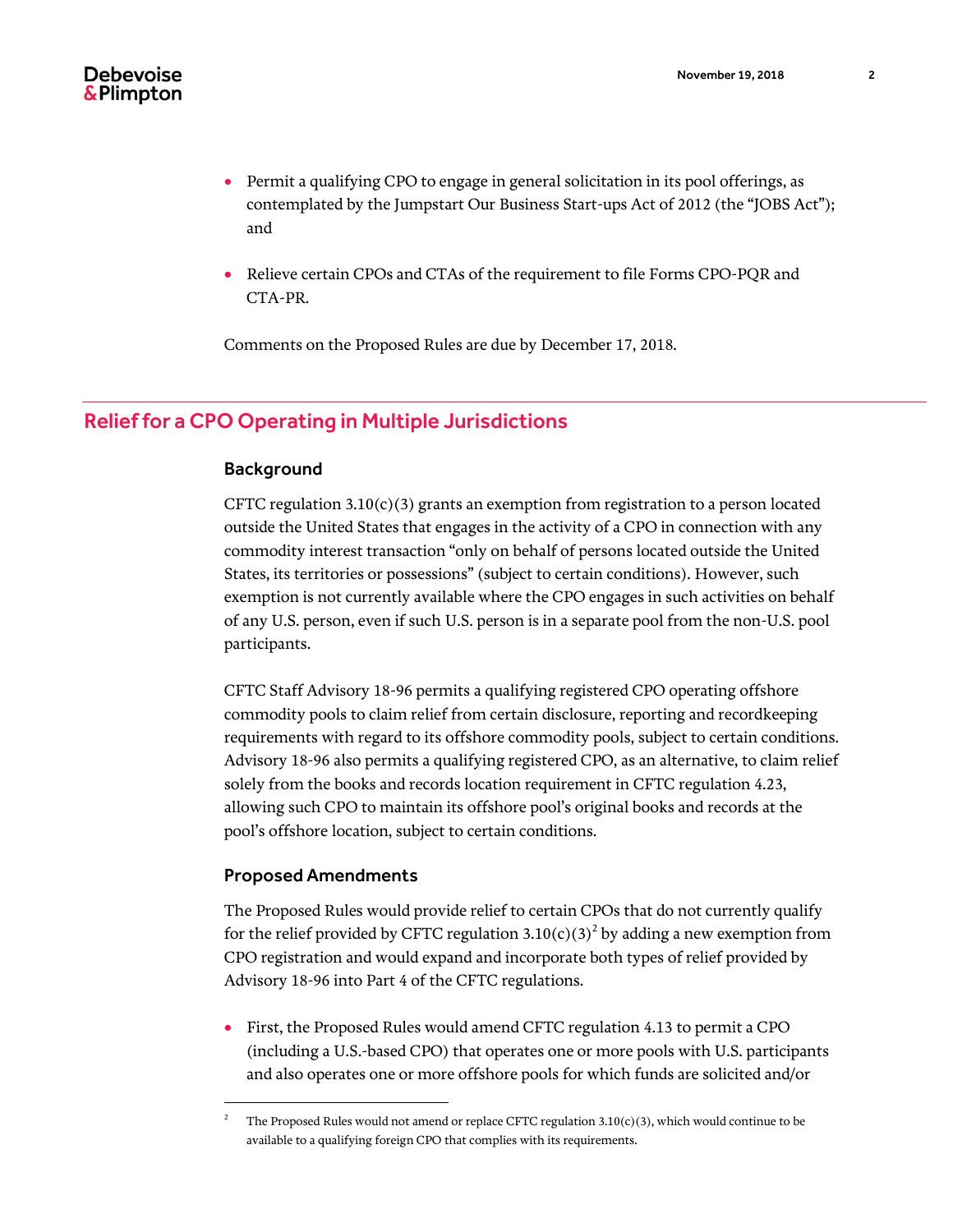l

accepted solely from non-U.S. persons to claim an exemption from CPO registration with respect to such offshore pool(s), subject to conditions that are generally consistent with those currently set forth in Advisory 18-96 (except with respect to the requirement that the CPO claiming the exemption be registered as a CPO). This exemption (the "18-96 Exemption") would, in effect, expand the relief currently available under Advisory 18-96 to provide more comprehensive relief from CPO registration, $^3$  including relief from the requirement to file with the National Futures Association (the "NFA") a Form CPO-PQR that includes the exempt offshore  $pool(s)<sup>4</sup>$ 

- Eligibility for the exemption in respect of a particular pool would be subject to the conditions that: (1) the pool is (and remains) organized and operated outside the United States; (2) no meetings or administrative activities of the pool are held in the United States; (3) no pool participant is (or will be) a U.S. person; (4) no capital is contributed (directly or indirectly) from sources in the United States; and (5) the CPO, the pool and their respective affiliates do not engage in any marketing activity for the purpose (or that could reasonably be expected to have the effect) of soliciting participation in the pool by U.S. persons.
- This exemption would not be self-executing; rather, a CPO relying on this exemption would need to file a notice of exemption with the NFA, similar to the notice currently required for CPOs relying on the CPO *de minimis* exemption under CFTC regulation 4.13(a)(3). In this case, however, such notice would need to be filed within 30 days of engaging in CPO activities that would make relief under CFTC regulation  $3.10(c)(3)$  unavailable to such person. Until that time, the person could freely rely on CFTC regulation  $3.10(c)(3)$ , which is self-executing. In other words, a non-U.S.-based CPO would have 30 days to claim this exemption with respect to a pool eligible for this exemption from the date it solicits or accepts investments from a U.S. person in another pool. With respect to such other pool, such CPO would either have to register as a CPO or claim a different exemption from registration requirements. Again, this does not imply that this exemption could be claimed only by a non-U.S.-based CPO.
- A CPO that is currently registered with the CFTC (with respect to a pool that would meet the requirements of this exemption) and intends to withdraw from

<sup>3</sup> The CFTC notes that this amendment would pose only limited risk to participants in those pools requiring registration, as CPOs are already prohibited from commingling property of any commodity pool with the property of any other person, limiting the potential for an offshore pool's losses to impact U.S. customers.

<sup>4</sup> CFTC Advisory 18-96 is currently limited to registered CPOs and provides relief from certain disclosure, reporting and recordkeeping requirements, but not from the requirement of a registered CPO to file a Form CPO-PQR with the NFA (providing certain information regarding the CPO's operations and each commodity pool it operates).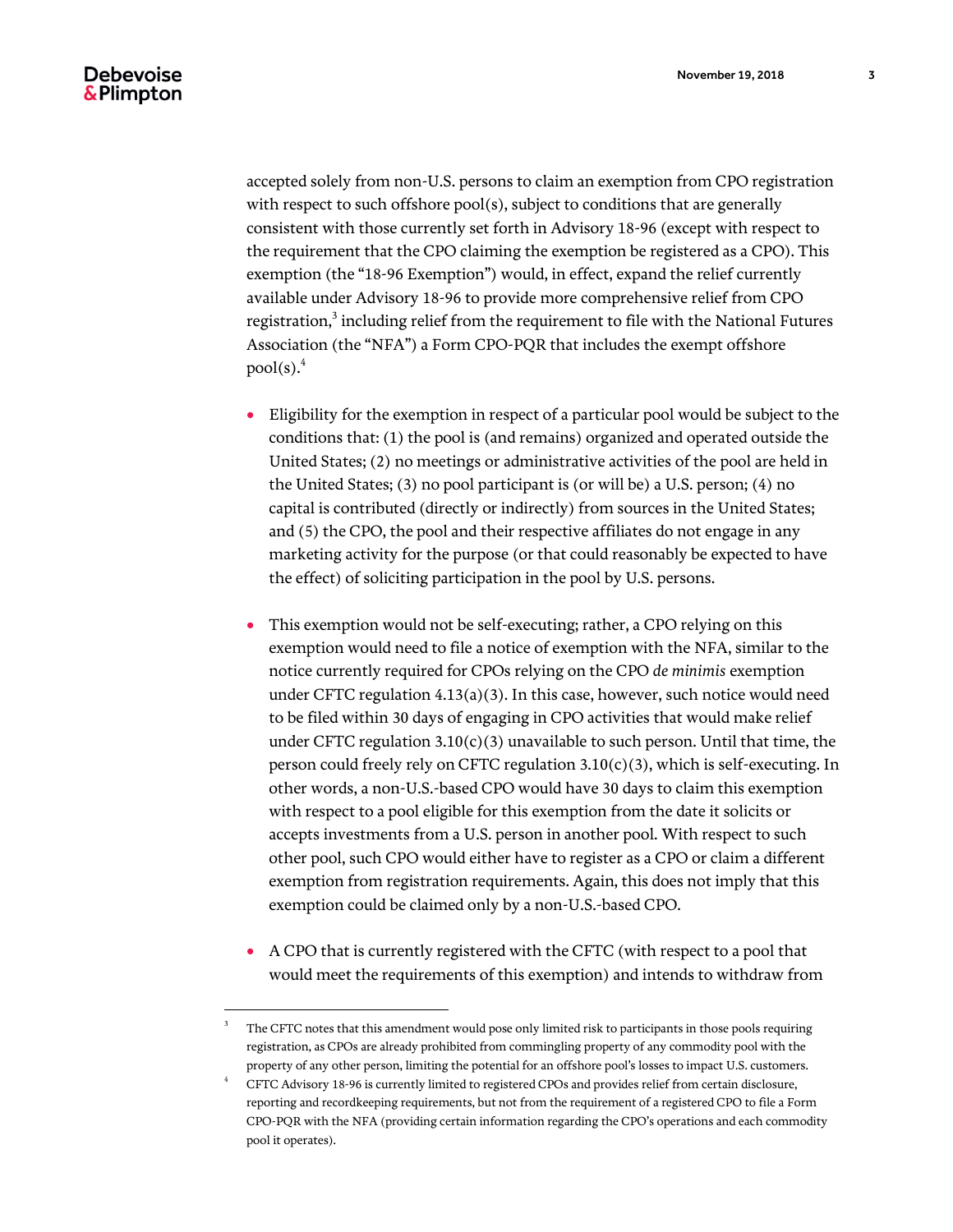registration with respect to such pool in order to claim this exemption (or another exemption under CFTC regulation 4.13) would be required to provide written notice to such pool's participants that it intends to withdraw from registration and claim the exemption, and to provide each such participant with a right to redeem its interest in such pool prior to filing the notice of exemption with the NFA.

- A CPO claiming this exemption would remain subject to the anti-manipulation and anti-fraud provisions of the Commodity Exchange Act ("CEA"), and would be required to make and keep books and records for the exempt pool, and to submit to such special calls as the CFTC may make to demonstrate eligibility for and compliance with the exemption.
- As proposed, the requirement to furnish a written communication stating that the CPO is exempt from registration (and therefore is not required to deliver a disclosure document and a certified annual report to pool participants) would apply to a CPO relying on the 18-96 Exemption. In the release accompanying the Proposed Rules (the "Proposing Release"), the CFTC requests comment as to whether such requirement should apply to CPOs operating such offshore pools, because only non-U.S. persons would be participants in the qualifying pools operated by persons claiming the 18-96 Exemption and thus such communication might not be useful to such non-U.S. persons at all.
- Second, the Proposed Rules would amend CFTC regulation 4.23 to provide an exemption to a U.S.-based registered CPO from the requirement that the original books and records of its offshore commodity pool(s) be maintained at its main U.S. business office. This exemption would also not be self-executing; rather, a CPO would need to file a claim for exemptive relief with the NFA, signed by an authorized person of the CPO, making most of the same representations currently required for persons relying on the corresponding relief under Advisory 18-96, including that: (1) the CPO will maintain the original books and records of the offshore pool at the pool's main office outside the United States (and specifying such location and the contact information for the person with custody of such original books and records); (2) the CPO desires to maintain such books and records outside the United States to benefit from certain U.S. federal income tax treatment; (3) the CPO will maintain duplicate books and records of the offshore pool at a designated U.S. office; and (4) the original books and records will be provided within 72 hours of any request from the CFTC, NFA or Department of Justice.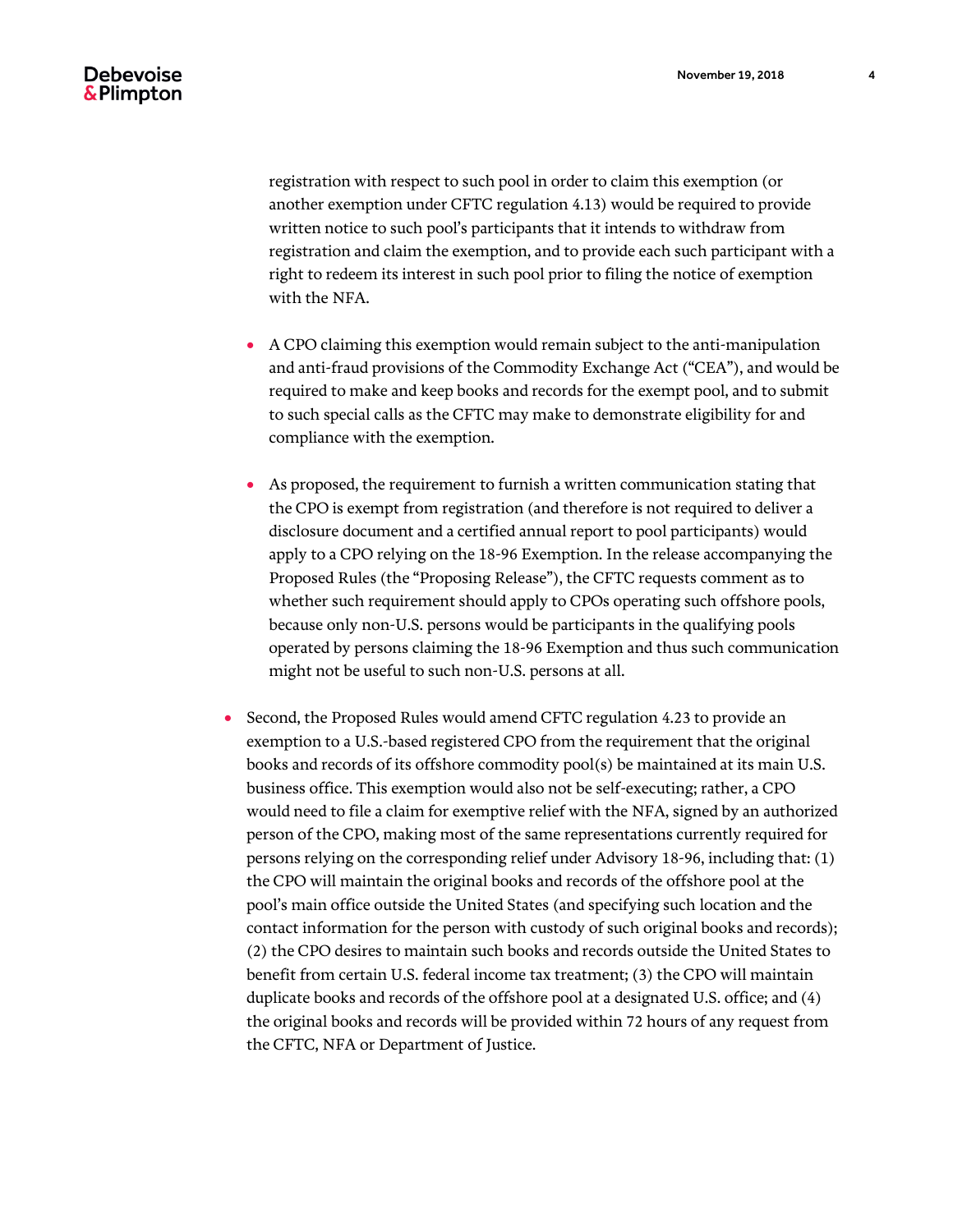### Permitting Non-U.S. Pool Participants in *De Minimis* Pools

The Proposed Rules would amend the CPO *de minimis* exemption (under CFTC regulation 4.13) explicitly to permit participation in such an exempt pool by non-U.S. persons, regardless of their financial sophistication (*i.e.*, without regard to any accredited investor status or similar requirement). The CFTC acknowledges that market participants relying on such exemption are generally already not considering whether non-U.S. participants meet any investor sophistication criteria, in reliance on CFTC Staff Letter 04-13.

### Expanding Prohibition on Statutory Disqualifications

 $\overline{a}$ 

In contrast to Advisory 18-96, which requires that neither the registered CPO nor its principals be subject to any statutory disqualification under section 8a(2) or 8a(3) of the CEA (subject to certain exceptions), no such condition currently applies to any of the CPO registration exemptions under CFTC regulation 4.13.

To address the risk posed to customers of exempt CPOs and the incongruity with the conditions for operating registered CPOs, the Proposed Rules would amend CFTC regulation 4.13 to impose such a prohibition and to require any person claiming the CPO *de minimis* exemption under clause (a)(3) or an exemption under existing clauses (a)(1), (2), or (5), or the proposed 18-96 Exemption,<sup>5</sup> to represent that neither the CPO nor any of its principals is subject to any such statutory disqualification. This prohibition and the corresponding representation are subject to certain exceptions based on those in Advisory 18-96, which would permit statutory disqualifications that were previously disclosed in registration applications that were granted, or that were disclosed more than 30 days prior to claiming the exemption.

As proposed, current claimants under CFTC regulation 4.13 would be required to make this representation (and come into compliance with the prohibition) at the time of their next annual affirmation filings (renewing their claims). CPOs filing new claims for any such exemption would be required to make the representation (and be in compliance) upon filing such exemption.

<sup>5</sup> This prohibition would not apply to qualifying Family Offices relying on the exemption described below (under proposed CFTC regulation 4.13(a)(8)).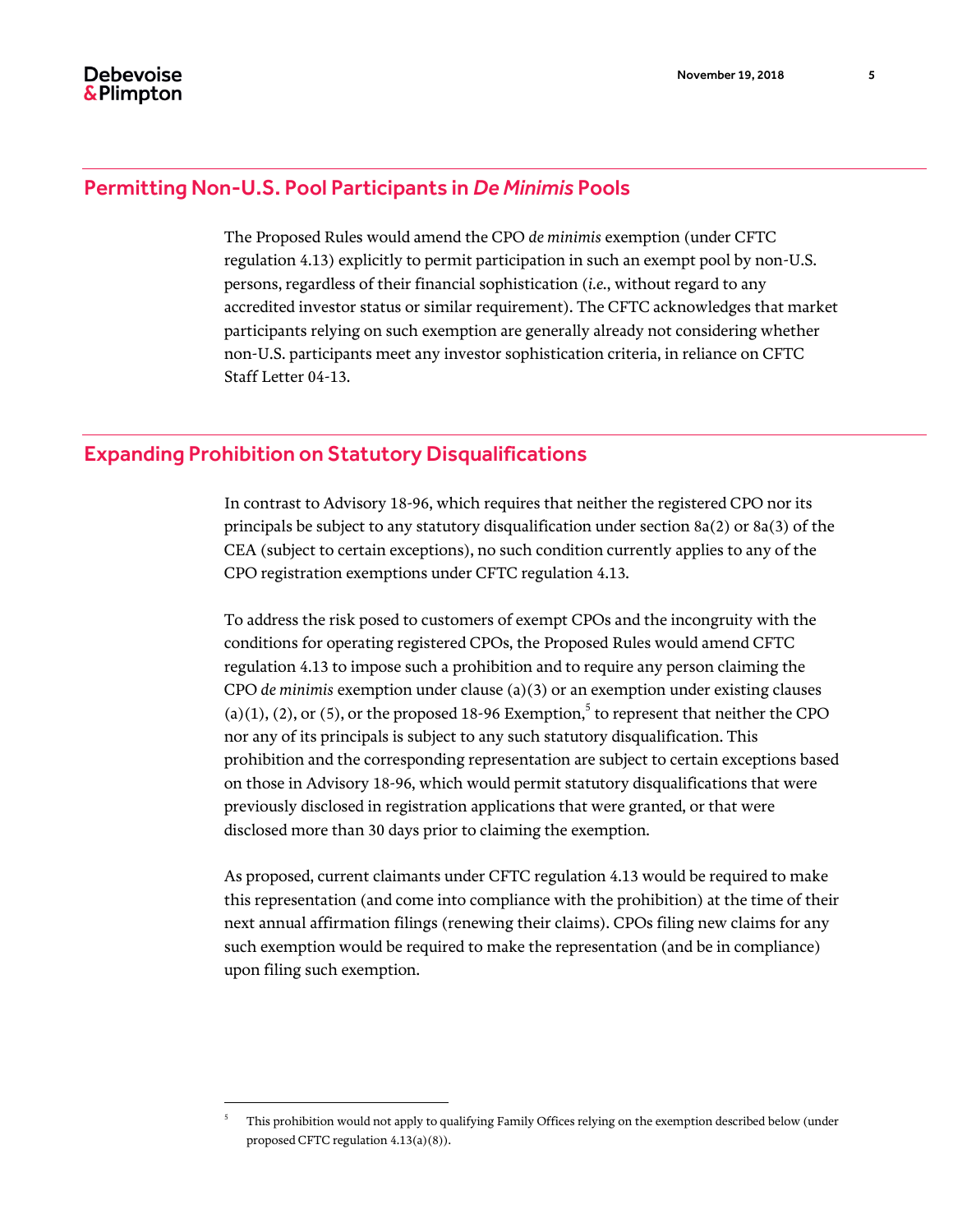#### Background

In 2011, the Securities and Exchange Commission (the "SEC") adopted an exclusion for Family Offices from the term "investment adviser," as defined in the Investment Advisers Act of 1940 (the "Advisers Act"), excluding Family Offices from regulation under the Advisers Act.<sup>6</sup> Family Offices relying on such exclusion are restricted to managing assets of and providing services solely to "Family Clients" (as defined in the SEC regulations).

In 2012, following rescission of the former exemption under CFTC regulation 4.13(a)(4) (on which many Family Offices had previously relied), the CFTC issued a no-action letter (the "CPO Family Office Letter") $^7$  granting no-action relief from CPO registration to any Family Office that operates or manages the assets of the Family Office and/or Family Clients.

Subsequently, the CFTC issued another no-action letter (the "CTA Family Office Letter") $^8$  granting no-action relief with respect to CTA registration for any Family Office that provides commodity trading advice solely to the Family Office itself and/or Family Clients, provided the Family Office does not hold itself out to the public as a CTA.

### Proposed Rules

l

The Proposed Rules would amend CFTC regulations 4.13 and 4.14 to codify the CPO Family Office Letter and CTA Family Office Letter, providing relief from CPO and CTA registration to qualifying Family Offices with respect to investment management and advisory activities conducted on behalf of Family Clients, based on terms similar to those in such no-action letters.

<sup>6</sup> The SEC regulations define "Family Office" as a company (including its directors, partners, members, managers, trustees and employees acting within the scope of their position or employment) that has no clients other than family clients, is wholly owned by family clients, is exclusively controlled (directly or indirectly) by one or more family members and/or family entities, and does not hold itself out to the public as an investment adviser.

<sup>7</sup> For additional information on the CPO Family Office Letter, *see* our client memorandum, *available at*: [https://www.debevoise.com/insights/publications/2012/12/cftc-grants-noaction-relief-to-family-offices-an\\_\\_.](https://www.debevoise.com/insights/publications/2012/12/cftc-grants-noaction-relief-to-family-offices-an__)

<sup>8</sup> For additional information on the CTA Family Office Letter, *see* our client memorandum, *available at*: [https://www.debevoise.com/insights/publications/2014/12/cftc-grants-family-offices-no-action-relief.](https://www.debevoise.com/insights/publications/2014/12/cftc-grants-family-offices-no-action-relief)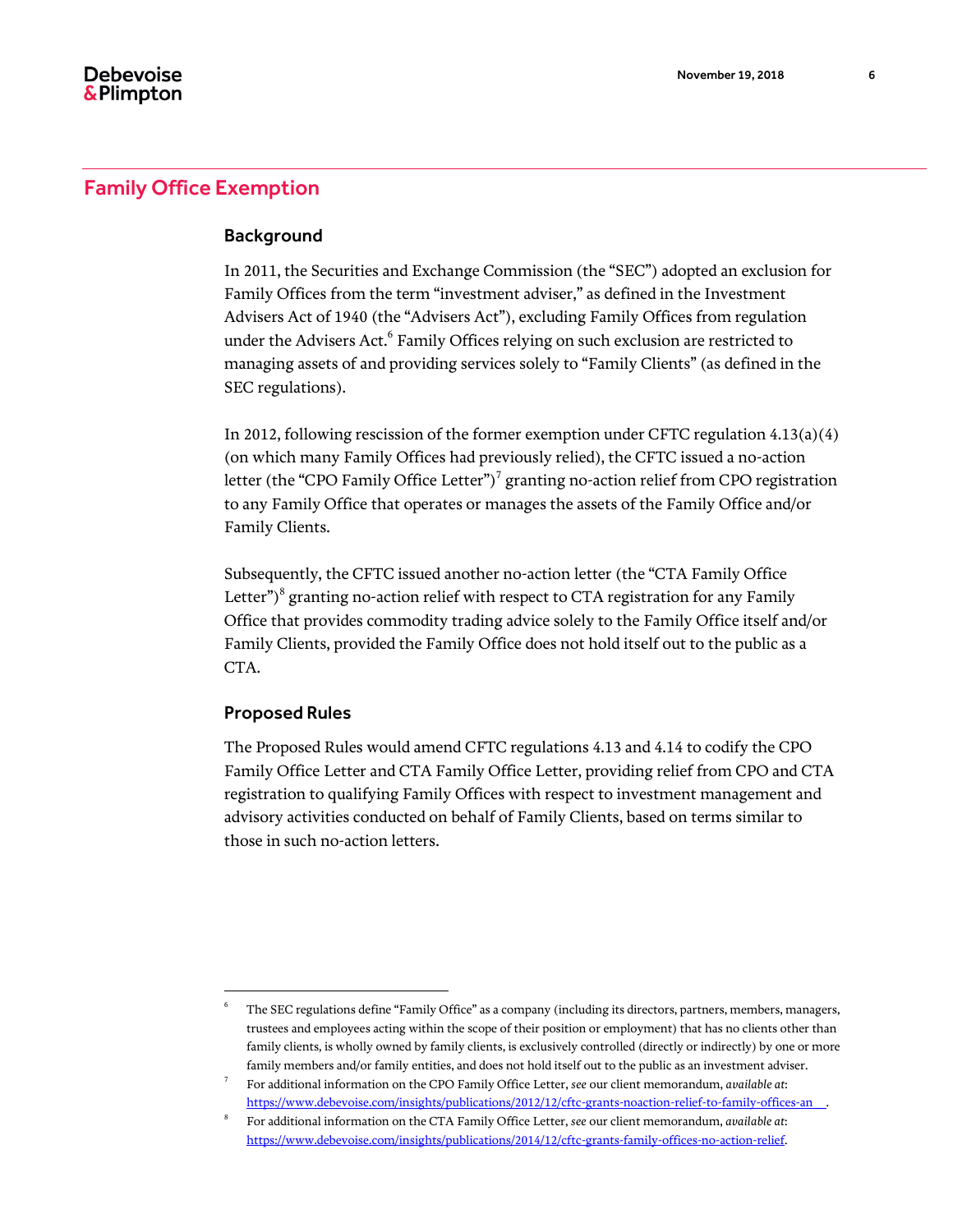Specifically, the Proposed Rules would add a new CFTC regulation 4.13(a)(8), providing that a person need not register as a CPO if: $9$ 

- Interests in the pool are exempt from registration under the Securities Act of 1933 (the "Securities Act") and are offered and sold solely to Family Clients (as defined above);
- The pool qualifies as a Family Office (as defined above); and
- The person reasonably believes, at the time of investment, or in the case of an existing pool, at the time of conversion to a pool meeting the criteria of this exemption, that each participant in the pool is a Family Client of a Family Office.

The CPO exemption would not be self-executing; rather, persons relying on this exemption would be required to file a notice of exemption with the NFA, similar to the notice required for CPOs claiming the *de minimis* exemption, as well as annual affirmation filings.

In addition, a registered CPO that intends to withdraw from registration with respect to a qualifying pool in order to claim this exemption would be required to provide written notice to such pool's participants that it intends to withdraw from registration and claim the exemption, and to provide each such participant with a right to redeem its interest in such pool prior to filing the notice of exemption with the NFA.

With respect to CTAs, the Proposed Rules would add a new CFTC regulation  $4.14(a)(11)$ , providing that a person need not register as a CTA if its commodity trading advice is solely directed to (and for the sole use of) Family Clients (as defined in the SEC regulations). This exemption, like most exemptions under CFTC regulation 4.14, would be self-executing.

### General Solicitation Under the Jobs Act

### **Background**

 $\overline{a}$ 

Rule 506(b) of the SEC's Regulation D provides a safe harbor from the registration requirements of the Securities Act for certain private offerings to accredited investors (as defined in Regulation D). In general, an issuer is prohibited from using any form of

<sup>9</sup> Family Offices that are unable to meet the requirements of the exemptions in the Proposed Rules may still rely on the CPO *de minimis* exemption (if they qualify) or may seek relief on an individual, firm-by-firm basis through requests to CFTC staff.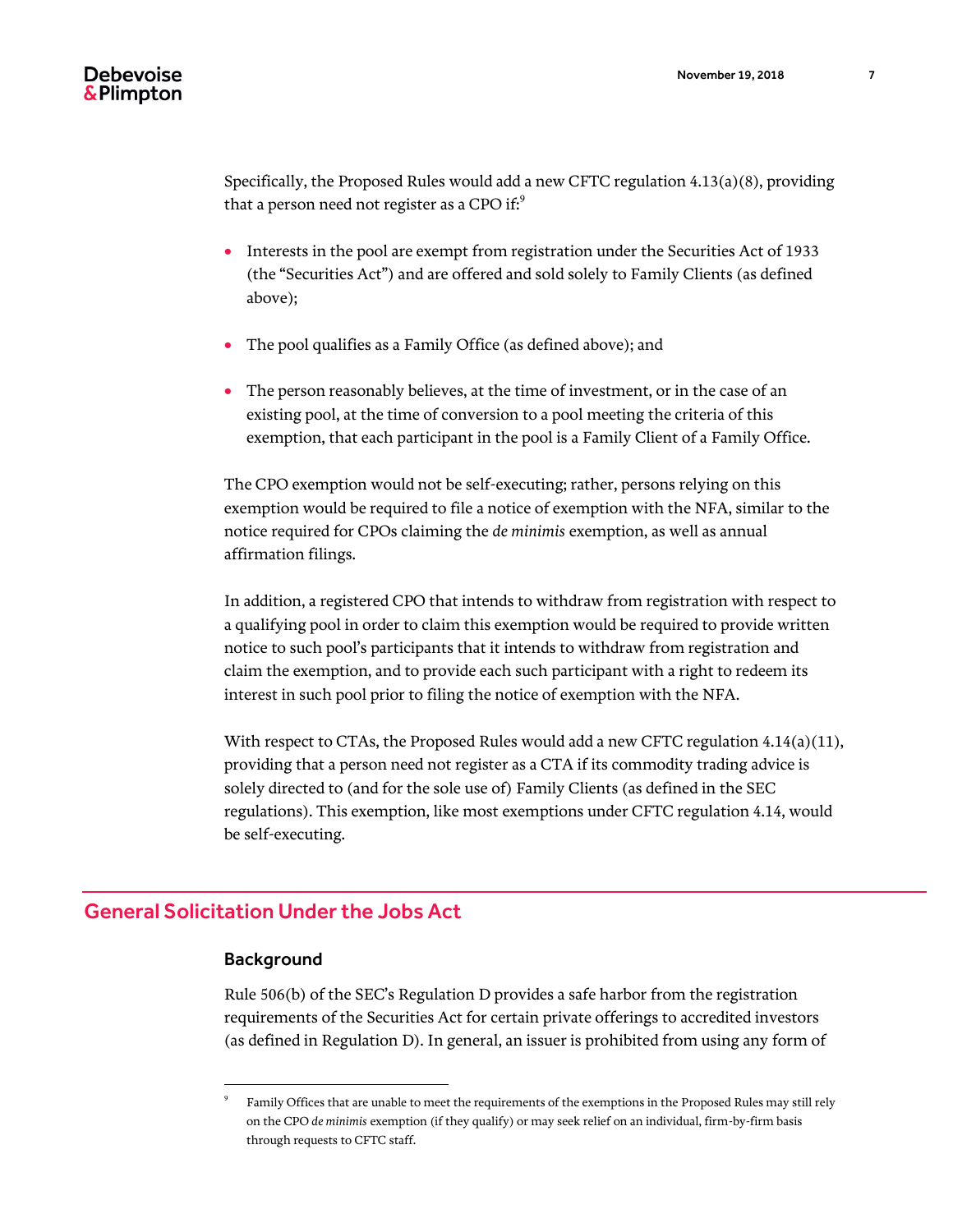general solicitation in offering or selling securities under Rule 506(b) (the "General Marketing Restriction").

Following the enactment of the JOBS Act of 2012, the SEC adopted new Rule 506(c) under Regulation D, permitting an issuer that engages in general solicitation or advertising to offer and sell securities under Regulation D, provided the issuer meets certain conditions in Regulation D, including that all purchasers are accredited investors and that the issuer takes reasonable steps to verify each purchaser's status as such.<sup>10</sup> In other words, the General Marketing Restriction is not applicable to securities offerings made pursuant to Rule 506(c).

The SEC also amended Rule  $144A(d)(1)$ , which permits resales of securities pursuant to Rule 144A using general solicitation, so long as securities are sold to a qualified institutional buyer ("QIB") or to a purchaser that the seller and any person acting on the seller's behalf reasonably believe is a QIB (such sellers, "144A Resellers").

In 2014, CFTC staff granted exemptive relief permitting general solicitation under certain circumstances by a CPO that relies on the CPO *de minimis* exemption or CFTC regulation 4.7(b). The letter granting such relief (the "JOBS Act Letter") was intended to facilitate the use of SEC Rules  $506(c)$  and  $144A(d)(1)$  by a range of CPOs, including private fund and securitization sponsors.<sup>11</sup> Prior to the JOBS Act Letter, certain CPOs that might otherwise have relied on Rule 506(c) or employed 144A Resellers were caught in a conflict with the more permissive SEC amendments. The JOBS Act Letter removed these roadblocks to the use of Rule 506(c) by granting exemptive relief from the requirement in CFTC regulation  $4.13(a)(3)(i)$  that securities be "offered and sold without marketing to the public," and from the requirements in CFTC regulation 4.7(b) that an offering be exempt pursuant to section  $4(a)(2)$  of the Securities Act and offered solely to "qualified eligible participants" ("QEPs"), subject to certain conditions. Thus, by making CFTC regulations 4.7(b) and 4.13(a)(3) compatible with amended SEC Rules 506(c) and 144A, the JOBS Act Letter permitted a CPO that filed a required notice with CFTC staff to engage in general solicitation as contemplated by those SEC regulations.

#### Proposed Rules

 $\overline{a}$ 

The Proposed Rules would amend CFTC regulations 4.7(b) and 4.13(a)(3) to generally be consistent with the JOBS Act Letter.

Specifically, CFTC regulation  $4.13(a)(3)(i)$  would be amended to require that interests in the commodity pool must be exempt from registration under the Securities Act and

<sup>10</sup> To rely on Rule 506(c), the terms of sections 230.501 and 230.502(a) and (d) must also be satisfied.

<sup>11</sup> For additional information on the JOBS Act Letter, *see* our client memorandum, *available at*: [https://www.debevoise.com/insights/publications/2014/09/cftc-opens-door-for-use-of-jobs.](https://www.debevoise.com/insights/publications/2014/09/cftc-opens-door-for-use-of-jobs)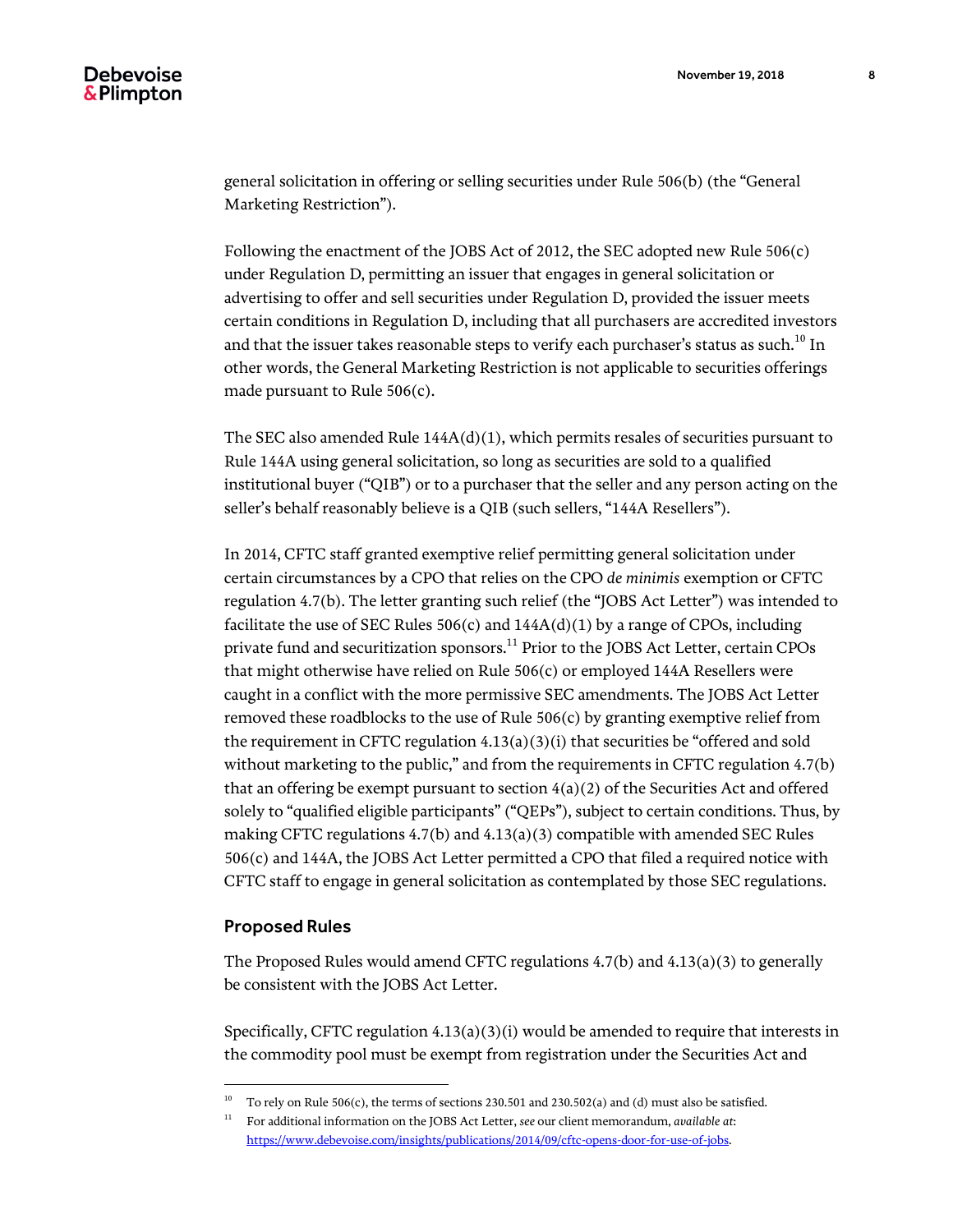marketed and advertised to the public in the United States *solely, if at all, in compliance with Regulation D or Rule 144A*.

In addition, CFTC regulation 4.7(b) would be amended by removing references to "section 4(2) of [the Securities Act]" and to the act of "offering" the relevant pool, and by deleting the phrase "without marketing to the public." As proposed, the amended CFTC regulation 4.7(b) would provide that the relief available under such section from various disclosure, reporting and recordkeeping requirements will be available to a registered CPO that offers or sells interests in a pool pursuant to Regulation D or resells such interests pursuant to Rule 144A (in addition to the types of offerings currently contemplated by CFTC regulation 4.7(b), including offerings under section  $4(a)(2)$  of the Securities Act and offerings pursuant to Regulation S under the Securities Act), provided the interests in the pool are *sold* solely to QEPs. A registered CPO relying on CFTC regulation 4.7(b) would still need to file the required notice and otherwise comply with the requirements of CFTC regulation 4.7(d) in operating the exempt pool.

### Relief for Business Development Companies

#### Background

Business development companies ("BDCs") are closed-end investment companies that have elected to be regulated under the Investment Company Act of 1940, and which are exempt from registration under such Act. Accordingly, the exclusion from the definition of CPO available to registered investment companies pursuant to CFTC regulation 4.5 does not apply to BDC operators. Absent an exemption or relief from CFTC staff, a BDC operator that trades commodity interests would likely be required to register as a CPO.

In 2012, CFTC staff issued a no-action letter (the "BDC Letter") granting relief from CPO registration to BDC operators that submit a claim for relief and satisfy a *de minimis* threshold and certain conditions set forth in the letter.<sup>12</sup>

### Proposed Rules

l

The Proposed Rules would amend CFTC regulation 4.5 to exclude registered investment advisers of BDCs from the CPO definition on the same terms as investment advisers of registered investment companies, and to make certain conforming amendments.

<sup>12</sup> In granting the relief, CFTC staff noted that BDCs are subject to oversight by the SEC that is comparable to the regulation of registered investment companies, and that BDCs use commodity interests primarily for bona fide hedging purposes. For additional information on the BDC Letter, *see* our client memorandum, *available at*: [https://www.debevoise.com/insights/publications/2012/12/cftc-issues-interpretive-guidance-and-registrati\\_\\_.](https://www.debevoise.com/insights/publications/2012/12/cftc-issues-interpretive-guidance-and-registrati__)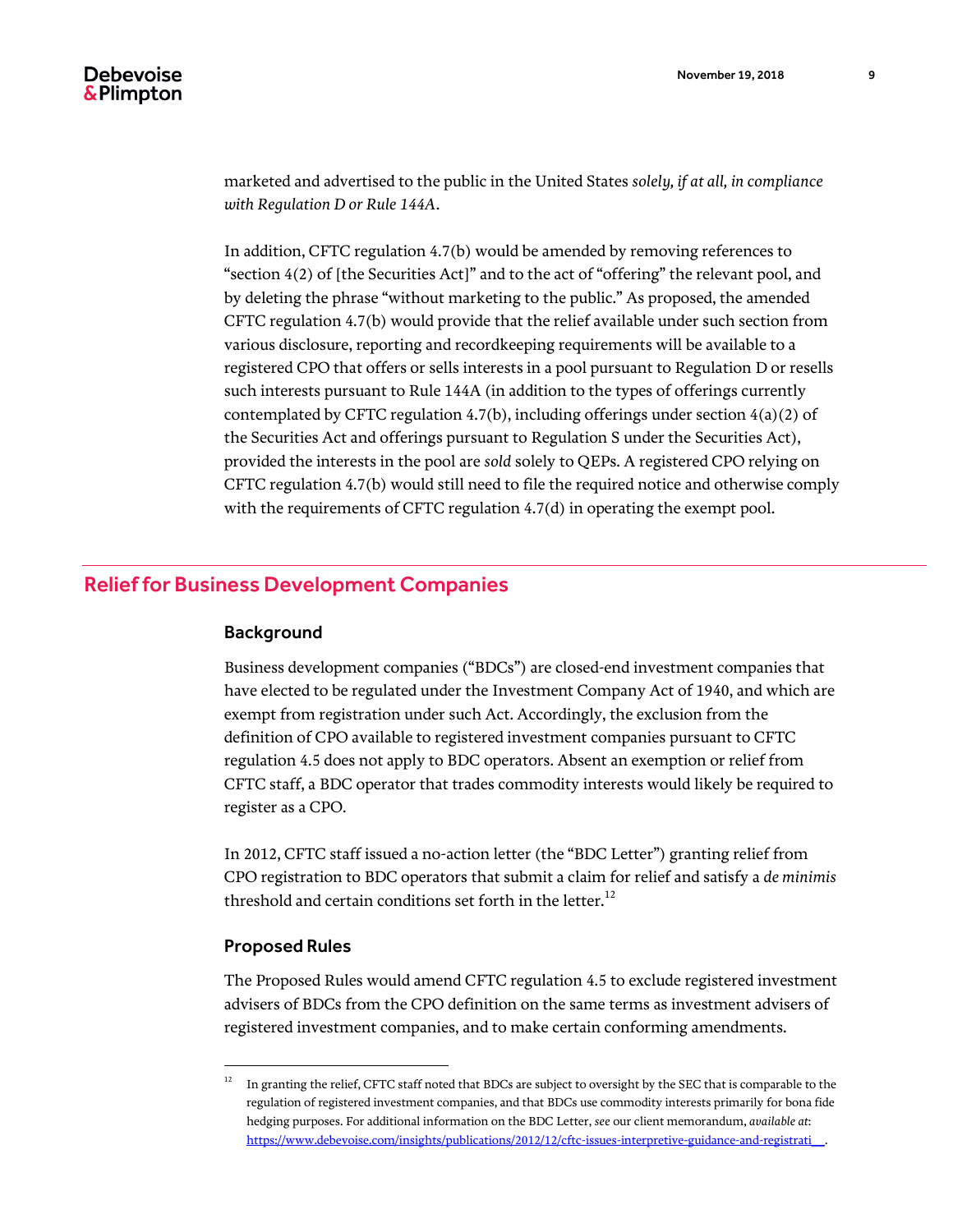Consistent with the existing requirement for investment advisers of registered investment companies, investment advisers of BDCs relying on this proposed exclusion would be required to file a notice of eligibility with the NFA and to affirm this claim on an annual basis.

### Relief from Requirements to File Forms CPO-PQR and CTA-PR

### Background

l

Pursuant to CFTC regulation 4.27, a CPO that is registered or required to register must file Form CPO-PQR with the NFA to provide certain information regarding its operations and each commodity pool it operates. Similarly, CFTC regulation 4.27 requires a CTA that is registered or required to register to file a Form CTA-PR with the NFA to provide information regarding its operations and the pool assets that it directs.

Based on a plain reading of the current language of CFTC regulation 4.27, and absent an exemption or relief from CFTC staff, these requirements to file a Form CPO-PQR and/or CTA-PR would apply to a CPO and/or CTA (as applicable) that is registered (or required to be registered) irrespective of whether the CPO and/or CTA (as applicable) claims an exemption with respect to the relevant pools (and even where the CPO and/or CTA has registered despite not operating or directing any trading of any commodity pools, respectively).

In a 2014 letter (the "CPO-PQR Letter")<sup>13</sup> responding to a request from the NFA, CFTC staff granted no-action relief from the obligation to file a Form CPO-PQR to those CPOs that are registered with the CFTC but only operate pools pursuant to an exemption from registration or an exclusion from the definition of CPO (such that they otherwise have no reporting obligations under Part 4 of the CFTC regulations). In granting this relief, CFTC staff noted that requiring such a CPO that only operates pools pursuant to CFTC regulations 4.5 or 4.13(a)(3) to report on Form CPO-PQR would provide limited additional information regarding such CPO beyond that already available to the CFTC as part of the registration process and the CPO's ongoing obligations as a registrant.

In a 2015 letter (the "CTA-PR Letter"), $14$  based on the same rationale as the CPO-PQR Letter, CFTC staff granted no-action relief from the obligation to file a Form CTA-PR to

<sup>13</sup> For additional information on the CPO-PQR Letter, *see* our client memorandum, *available at*: [https://www.debevoise.com/insights/publications/2014/09/cftc-issues-relief.](https://www.debevoise.com/insights/publications/2014/09/cftc-issues-relief)

<sup>14</sup> *See* CFTC Staff Letter 15-47 (July 21, 2015), *available at*: [https://www.cftc.gov/idc/groups/public/@lrlettergeneral/documents/letter/15-47.pdf.](https://www.cftc.gov/idc/groups/public/@lrlettergeneral/documents/letter/15-47.pdf)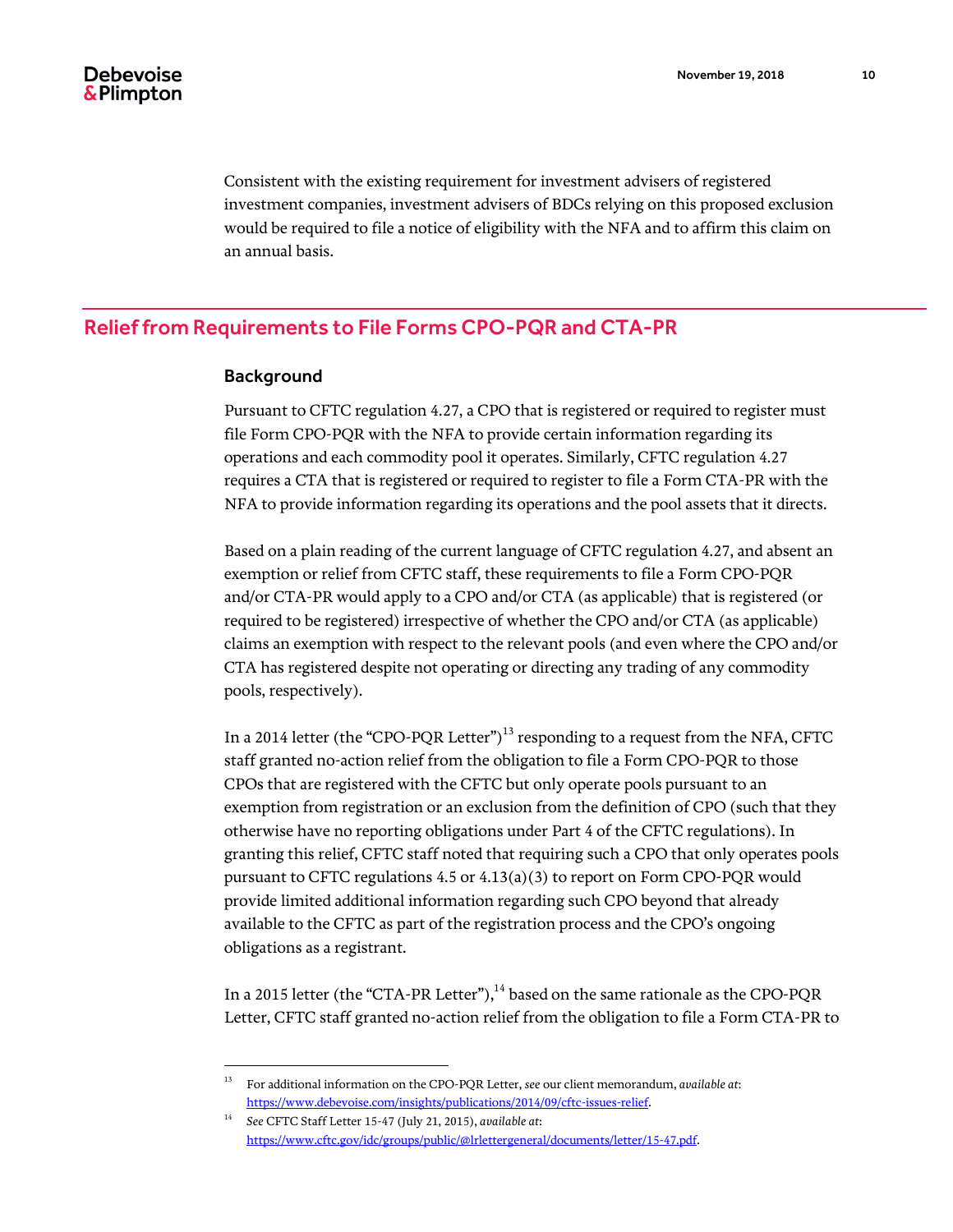those CTAs that are registered with the CFTC but do not direct any trading of commodity interest accounts.

#### Proposed Rules

The Proposed Rules would amend CFTC regulation 4.27 in a manner consistent with the exemptive relief currently available under the CPO-PQR Letter and the CTA-PR Letter, such that a CPO that operates only pools for which it is otherwise excluded from the CPO definition or exempt from CPO registration is not required to file a Form CPO-PQR, and a CTA that does not direct client commodity interest accounts is not required to file a Form CTA-PR.

In addition, the Proposed Rules would expand the exemption from the requirement to file a Form CTA-PR to cover registered CPOs that comply with the terms of the exemption from CTA registration under CFTC regulation 4.14(a)(4) (*i.e.*, directing commodity trading advice solely to pools for which it is registered as a CPO),<sup>15</sup> but nonetheless elect to register as CTAs. As registered CPOs are already required to file a Form CPO-PQR (which requires more information than Form CTA-PR), the CFTC notes that the value of any data that would be collected by requiring that same person to file a Form CTA-PR is significantly outweighed by the burden of an extra filing and the inefficiency of collecting duplicative data.

Similarly, the Proposed Rules would expand the exemption from the requirement to file a Form CTA-PR to cover exempt CPOs that comply with the terms of the exemption from CTA registration under CFTC regulation 4.14(a)(5) (*i.e.*, directing commodity trading advice solely to pools that it operates as an exempt CPO).<sup>16</sup> As the exempt CPO would not be required to report on Form CPO-PQR (under the CPO-PQR Letter and the Proposed Rules), it would be incongruent to require the same person to report on Form CTA-PR with respect to the operation of a pool for which it is not required to file a Form CPO-PQR.

\* \* \*

Please do not hesitate to contact us with any questions.

l

<sup>&</sup>lt;sup>15</sup> CFTC regulation 4.14(a)(4) provides that a person is exempt from registering as a CTA if such person is registered as a CPO and directs its commodity trading advice solely to pools for which it is registered as a CPO.

<sup>&</sup>lt;sup>16</sup> CFTC regulation 4.14(a)(5) provides that a person is exempt from registering as a CTA if such person is exempt from CPO registration and directs its commodity trading advice solely to pools for which it is so exempt.